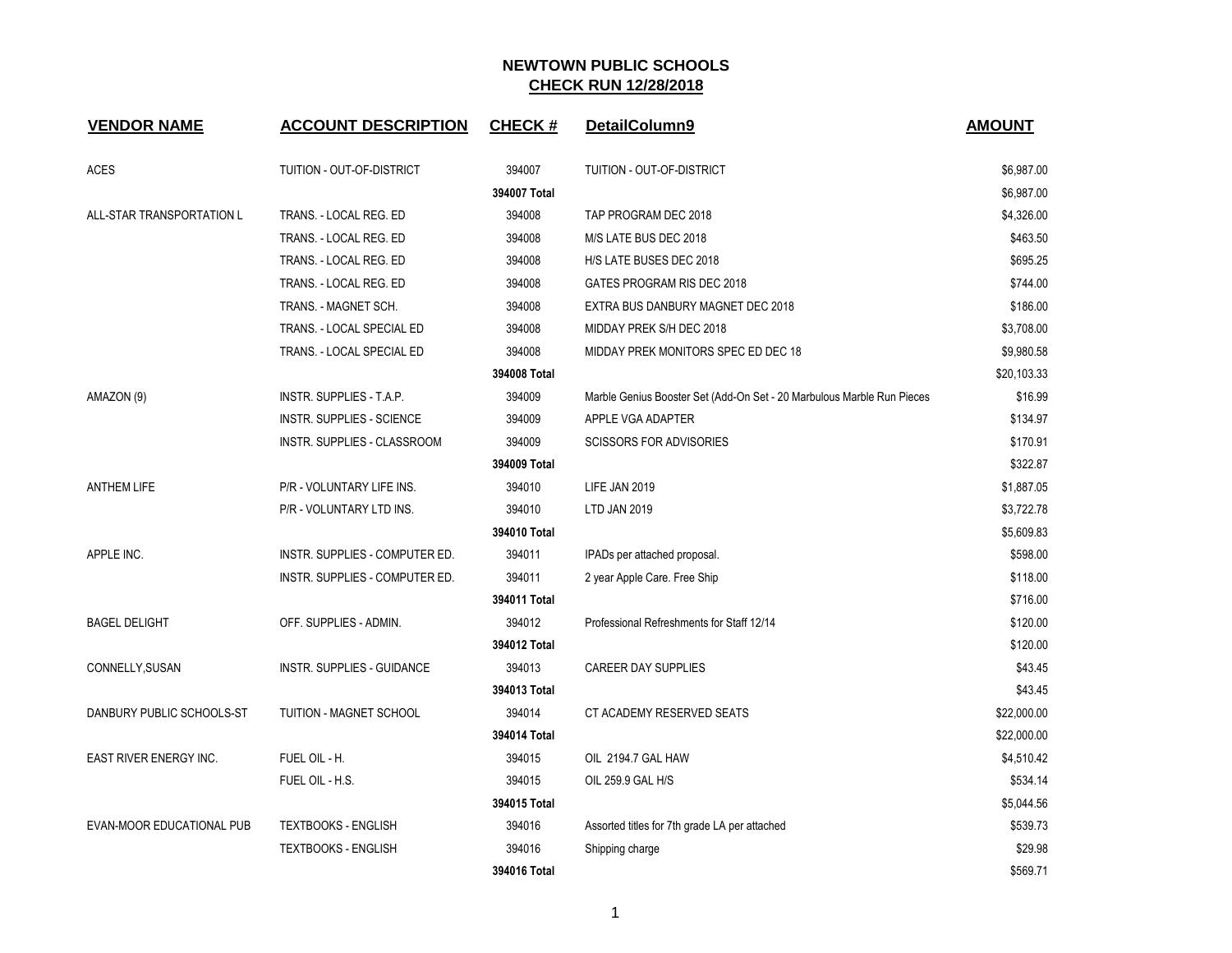| <b>VENDOR NAME</b>           | <b>ACCOUNT DESCRIPTION</b>       | <b>CHECK#</b> | DetailColumn9                                                      | <b>AMOUNT</b> |
|------------------------------|----------------------------------|---------------|--------------------------------------------------------------------|---------------|
| HB COMMUNICATIONS INC.       | EQUIPMENT - INFO. TECH.          | 394017        | Epson PowerLite 680 - install and removal                          | \$1,141.00    |
|                              |                                  | 394017 Total  |                                                                    | \$1,141.00    |
| J.C. MUSIC, LLC              | <b>REPAIRS - MUSIC</b>           | 394018        | For instrument repairs needed throughout the school year.          | \$89.00       |
|                              | <b>REPAIRS - MUSIC</b>           | 394018        | For instrument repairs needed throughout the school year.          | \$197.97      |
|                              |                                  | 394018 Total  |                                                                    | \$286.97      |
| <b>JUNIOR LIBRARY GUILD</b>  | SUPPLIES - LIBRARY               | 394019        | po# 94462.Renewal of Jr Library Gui                                | \$930.30      |
|                              |                                  | 394019 Total  |                                                                    | \$930.30      |
| <b>LEARNING A-Z</b>          | INSTR. SUPPLIES - SP. ED. PREK-8 | 394020        | <b>RENEWAL</b>                                                     | \$109.95      |
|                              |                                  | 394020 Total  |                                                                    | \$109.95      |
| MAHARD'S PIANO SERVICE, L    | <b>REPAIRS - MUSIC</b>           | 394021        | PIANO TUNING                                                       | \$290.00      |
|                              |                                  | 394021 Total  |                                                                    | \$290.00      |
| MANGS, GAIL K.               | PROF. SERV. - SP. ED. LEGAL      | 394022        | SERVICE 10/29/18 - 12/18/18                                        | \$5,250.00    |
|                              |                                  | 394022 Total  |                                                                    | \$5,250.00    |
| MASON W.B. INC.              | OFF. SUPPLIES - BUS. SERV.       | 394023        | <b>SUPPLIES 2018/19</b>                                            | \$20.09       |
|                              | OFF. SUPPLIES - BUS. SERV.       | 394023        | COFFEE 20081/19                                                    | \$103.41      |
|                              | OFF. SUPPLIES - BUS. SERV.       | 394023        | WATER 2018/19                                                      | \$47.92       |
|                              |                                  | 394023 Total  |                                                                    | \$171.42      |
| NEOPOST USA INC.             | OFF. SUPPLIES - BUS. SERV.       | 394024        | ININK 67-NEOPOST INK CARTRIDGE 60372023-2775149                    | \$179.00      |
|                              |                                  | 394024 Total  |                                                                    | \$179.00      |
| NEWELL, KAREN                | STAFF TRAVEL - SP. ED. PREK-8    | 394025        | TRAVEL DEC 2018                                                    | \$26.38       |
|                              |                                  | 394025 Total  |                                                                    | \$26.38       |
| <b>NEWTOWN FOOD SERVICES</b> | CONTRACTED SERV. - SUPER.        | 394026        | C/O HOLIDAY PARTY                                                  | \$595.00      |
|                              | CONTRACTED SERV. - SUPER.        | 394026        | <b>BOE GET TOGETHER</b>                                            | \$250.00      |
|                              | OFF. SUPPLIES - ADMIN.           | 394026        | For professional development refreshments                          | \$112.50      |
|                              | <b>INSTR. SUPPLIES - MUSIC</b>   | 394026        | <b>COOKIES AND PUNCH SENIORS</b>                                   | \$54.00       |
|                              |                                  | 394026 Total  |                                                                    | \$1,011.50    |
| NEWTOWN GREENERY             | INSTR. SUPPLIES - CLASSROOM      | 394027        | <b>CARNATIONS- VETERAN DAY</b>                                     | \$180.00      |
|                              |                                  | 394027 Total  |                                                                    | \$180.00      |
| NEWTOWN MIDDLE SCHOOL        | CONTRACTED SERV. - SPORTS        | 394028        | for contracted services, ie: track meets, tournament fees, umpires | \$252.20      |
|                              | CONTRACTED SERV. - SPORTS        | 394028        | for contracted services, ie: track meets, tournament fees, umpires | \$50.00       |
|                              |                                  | 394028 Total  |                                                                    | \$302.20      |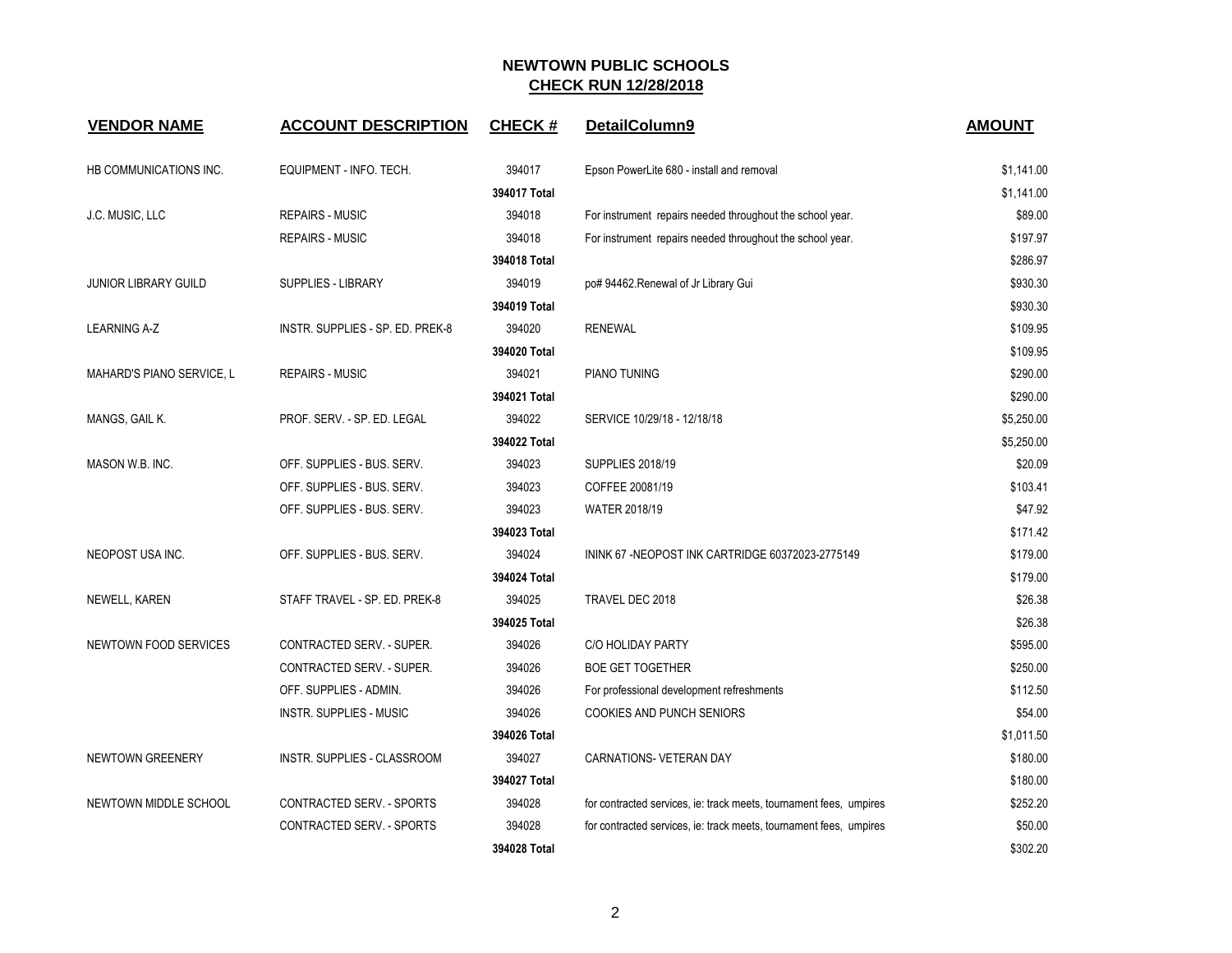| <b>VENDOR NAME</b>             | <b>ACCOUNT DESCRIPTION</b>         | <b>CHECK#</b> | DetailColumn9                                                         | <b>AMOUNT</b> |
|--------------------------------|------------------------------------|---------------|-----------------------------------------------------------------------|---------------|
| NORCOM CT                      | <b>REPAIRS - SECURITY</b>          | 394029        | Reprogram and install new IPSC plugs                                  | \$332.25      |
|                                |                                    | 394029 Total  |                                                                       | \$332.25      |
| OFFICE DEPOT, INC.             | INSTR. SUPPLIES - CLASSROOM        | 394030        | For supplies through CT bid. Free shipping. Hole punch, sticky notes  | \$56.63       |
|                                |                                    | 394030 Total  |                                                                       | \$56.63       |
| <b>OVERDRIVE</b>               | SUPPLIES - LIBRARY                 | 394031        | OverDrive digital subscription for 2018-2019 school year. No shipping | \$2,000.00    |
|                                |                                    | 394031 Total  |                                                                       | \$2,000.00    |
| POMPANO, MARK J.               | STAFF TRAVEL - SECURITY            | 394032        | TRAVEL DEC 2018                                                       | \$93.74       |
|                                |                                    | 394032 Total  |                                                                       | \$93.74       |
| PRO-ED                         | <b>INSTR. SUPPLIES</b>             | 394033        | CTOPP2 ITEM: 13080                                                    | \$694.00      |
|                                | <b>INSTR. SUPPLIES</b>             | 394033        | <b>SHIPPING</b>                                                       | \$69.40       |
|                                | <b>INSTR. SUPPLIES</b>             | 394033        | CTOPP2 ITEM: 13080                                                    | (\$694.00)    |
|                                | <b>INSTR. SUPPLIES</b>             | 394033        | <b>SHIPPING</b>                                                       | (\$69.40)     |
|                                |                                    | 394033 Total  |                                                                       | \$0.00        |
| PROJECT LAMP SOURCE            | INSTR. SUPPLIES - COMPUTER ED.     | 394034        | Lamp module VLT-XD560-LT, Mitsubishi XD360U-EST. Free shipping        | \$115.13      |
|                                |                                    | 394034 Total  |                                                                       | \$115.13      |
| SCHOLASTIC INC.                | STAFF TRAIN. - READING             | 394035        | Nonfiction Comprehension cliffhangers Item NTS989738                  | \$16.88       |
|                                | STAFF TRAIN. - READING             | 394035        | 10 Must have text sets Item NTS575190                                 | \$25.32       |
|                                | STAFF TRAIN. - READING             | 394035        | Shipping and handling.                                                | \$3.80        |
|                                |                                    | 394035 Total  |                                                                       | \$46.00       |
| <b>SCHOOL SPECIALTY</b>        | INSTR. SUPPLIES - CLASSROOM        | 394036        | DISK, CORE DISK BEANBAG, PELLET FILLED, YELLOW                        | \$156.40      |
|                                | <b>INSTR. SUPPLIES - CLASSROOM</b> | 394036        | For classroom supplies as needed.                                     | \$44.60       |
|                                |                                    | 394036 Total  |                                                                       | \$201.00      |
| SEED CENTER LLC THE            | PROF. SERV. - PSYCH/MED. EVAL.     | 394037        | PROF. SERV. - PSYCH/MED. EVAL.                                        | \$1,500.00    |
|                                |                                    | 394037 Total  |                                                                       | \$1,500.00    |
| <b>PRIVATE</b>                 | TUITION - OUT-OF-DISTRICT          | 394038        | TUITION - OUT-OF-DISTRICT                                             | \$11,666.66   |
|                                |                                    | 394038 Total  |                                                                       | \$11,666.66   |
| SYNODI, M EDUCATION SERVI      | PROF. SERV. - SP. ED. LEGAL        | 394039        | SERV 10/29/18 - 12/18/18                                              | \$5,250.00    |
|                                |                                    | 394039 Total  |                                                                       | \$5,250.00    |
| <b>TREASURER - FINGERPRINT</b> | CONTRACTED SERV. - SUPER.          | 394040        | <b>FINGERPRINTS</b>                                                   | \$192.00      |
|                                |                                    | 394040 Total  |                                                                       | \$192.00      |
| <b>TREASURER - FINGERPRINT</b> | CONTRACTED SERV. - SUPER.          | 394041        | <b>FINGERPRINTS</b>                                                   | \$21.50       |
|                                |                                    | 394041 Total  |                                                                       | \$21.50       |